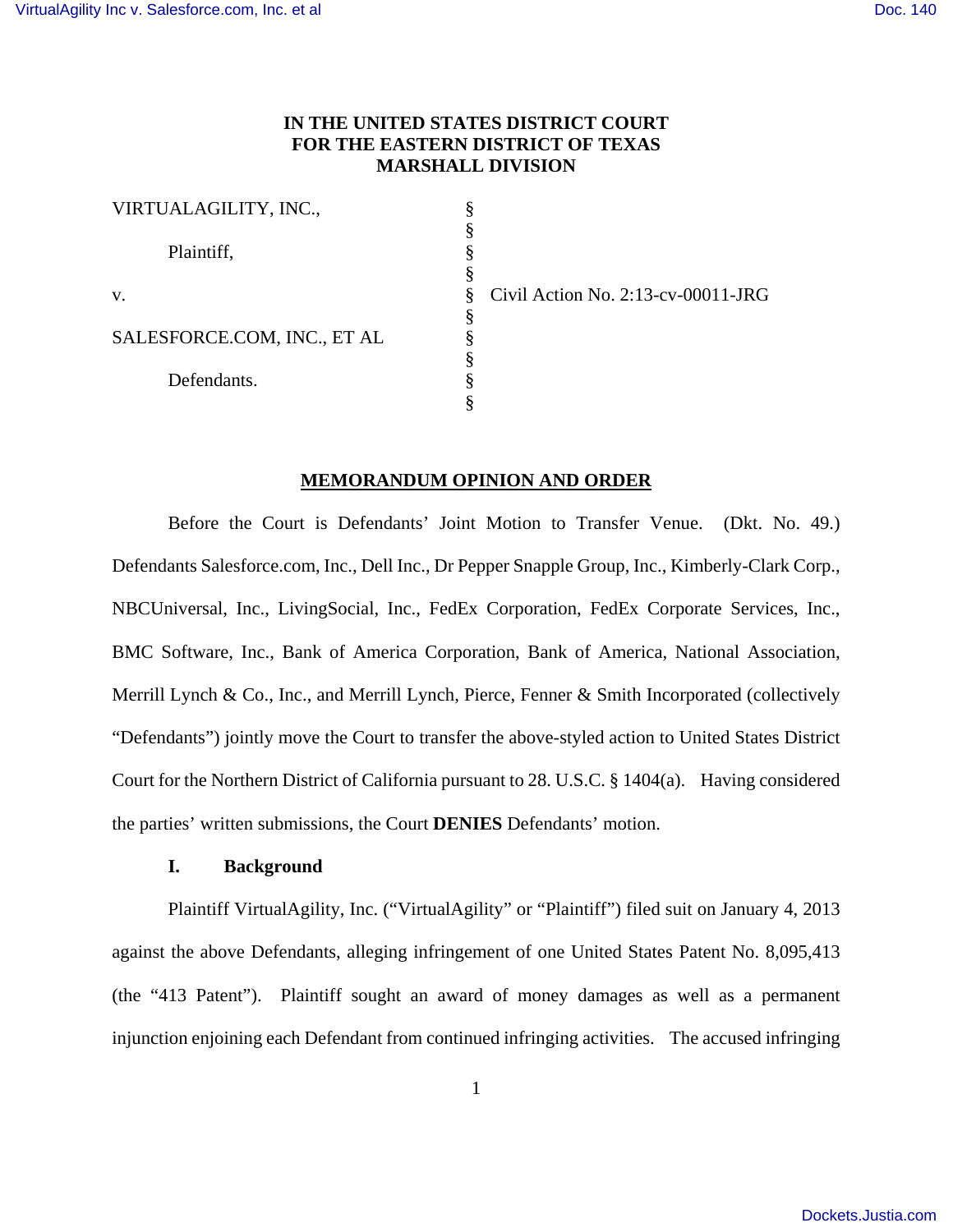products are cloud-based Salesforce software, including the "Sales Cloud" and "Service Cloud" applications.

### **II. Applicable Law**

Section 1404(a) provides that "[f]or the convenience of parties and witnesses, in the interest of justice, a district court may transfer any civil action to any other district or division where it might have been brought." 28 U.S.C. § 1404(a). The first inquiry when analyzing a case's eligibility for § 1404(a) transfer is "whether the judicial district to which transfer is sought would have been a district in which the claim could have been filed." *In re Volkswagen AG*, 371 F.3d 201, 203 (5th Cir. 2004) ("*In re Volkswagen I*").

Once that threshold is met, courts analyze both public and private factors relating to the convenience of parties and witnesses as well as the interests of particular venues in hearing the case. *See Humble Oil & Ref. Co. v. Bell Marine Serv., Inc.*, 321 F.2d 53, 56 (5th Cir. 1963); *In re Nintendo Co., Ltd.*, 589 F.3d 1194, 1198 (Fed. Cir. 2009). The private factors are: (1) the relative ease of access to sources of proof; (2) the availability of compulsory process to secure the attendance of witnesses; (3) the cost of attendance for willing witnesses; and (4) all other practical problems that make trial of a case easy, expeditious, and inexpensive. *In re Volkswagen I*, 371 F.3d at 203. The public factors are (1) the administrative difficulties flowing from court congestion; (2) the local interest in having localized interests decided at home; (3) the familiarity of the forum with the law that will govern the case; and (4) the avoidance of unnecessary problems of conflict of laws or in the application of foreign law. *In re Volkswagen I*, 371 F.3d at 203. These factors are to be decided based on "the situation which existed when suit was instituted." *Hoffman v. Blaski*, 363 U.S. 335, 343 (1960). Though the private and public factors apply to most transfer cases, "they are not necessarily exhaustive or exclusive," and no single factor is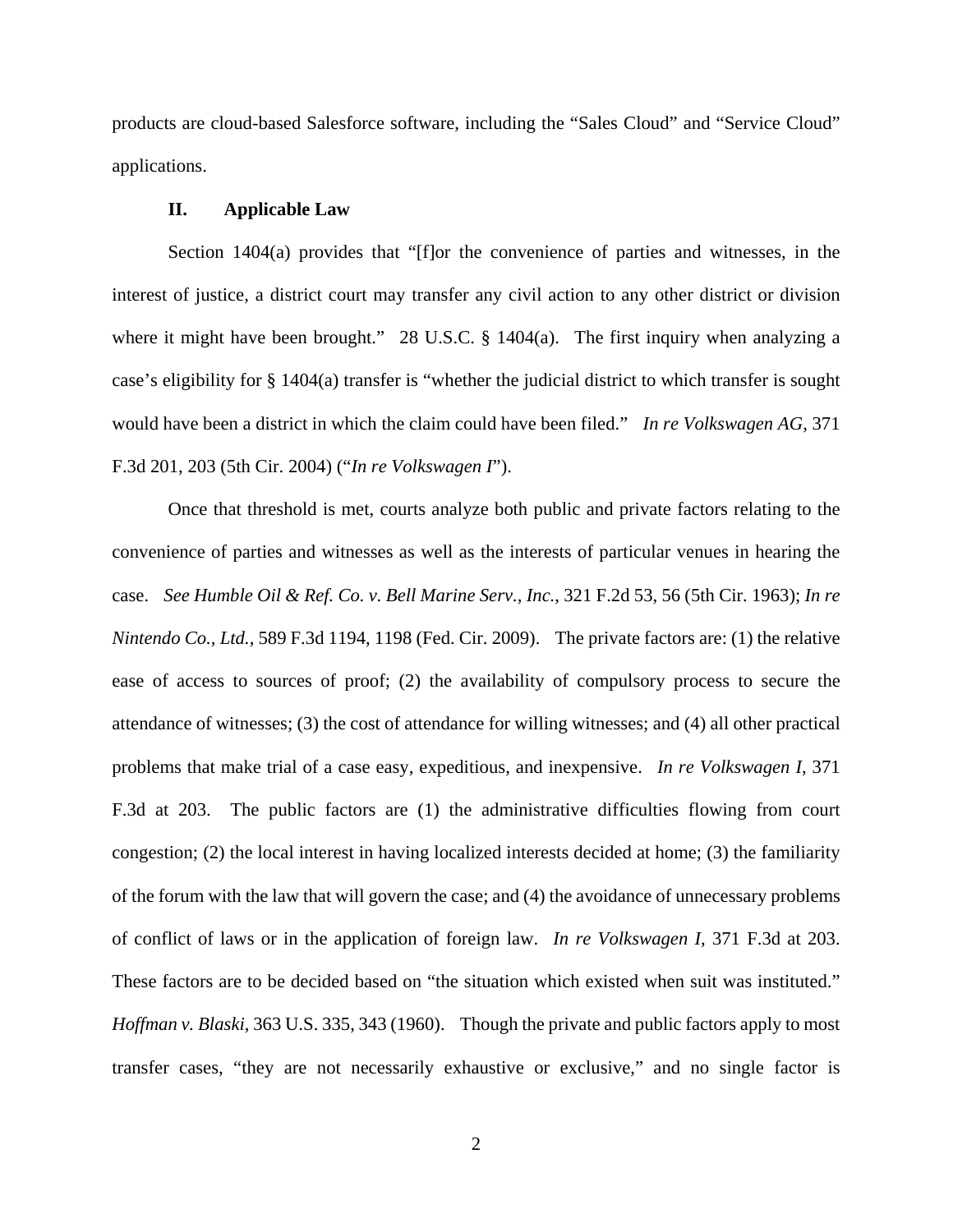dispositive. *In re Volkswagen of Am., Inc.*, 545 F.3d 304, 314-15 (5th Cir. 2008) ("*In re Volkswagen II*").

While a plaintiff's choice of venue is not an express factor in this analysis, the appropriate deference afforded to the plaintiff's choice is reflected in a defendant's burden of proof. *Id.* at 315. In order to support its claim for a transfer under § 1404(a), the defendant must demonstrate that the transferee venue is "clearly more convenient" than the venue chosen by the plaintiff. *Id.* Absent such a showing, however, the plaintiff's choice is to be respected. *Id.* 

#### **III. Analysis**

The Court will examine each of the applicable private and public factors listed above, addressing the parties' specific arguments where applicable.

#### **A. This Action Could Have Been Brought in Northern District of California**

The parties do not dispute that this action could have been brought in Northern District of California. Thus, the threshold requirement for a  $\S$  1404(a) transfer has been satisfied.

#### **B. Private Interest Factors**

# *i. Relative Ease of Access to Sources of Proof*

Despite technological advances in transportation of electronic documents, physical accessibility to sources of proof continues to be a private interest factor to be considered. *See Volkswagen II*, 545 F.3d at 316. In this case, Plaintiff VirtualAgility is a Delaware corporation maintaining its principal place of business in Winchester, Massachusetts. Of the thirteen accused Defendants who have jointly moved this Court to transfer the case to Northern District of California, Dr. Pepper Snapple Group, Inc. ("Dr. Pepper") is based in Eastern District of Texas; Kimberly-Clark, Corp. ("Kimberley-Clark"), Dell Inc. ("Dell"), and BMC Software, Inc. ("BMC") are based elsewhere in Texas in Irving, Round Rock and Houston respectively. Dell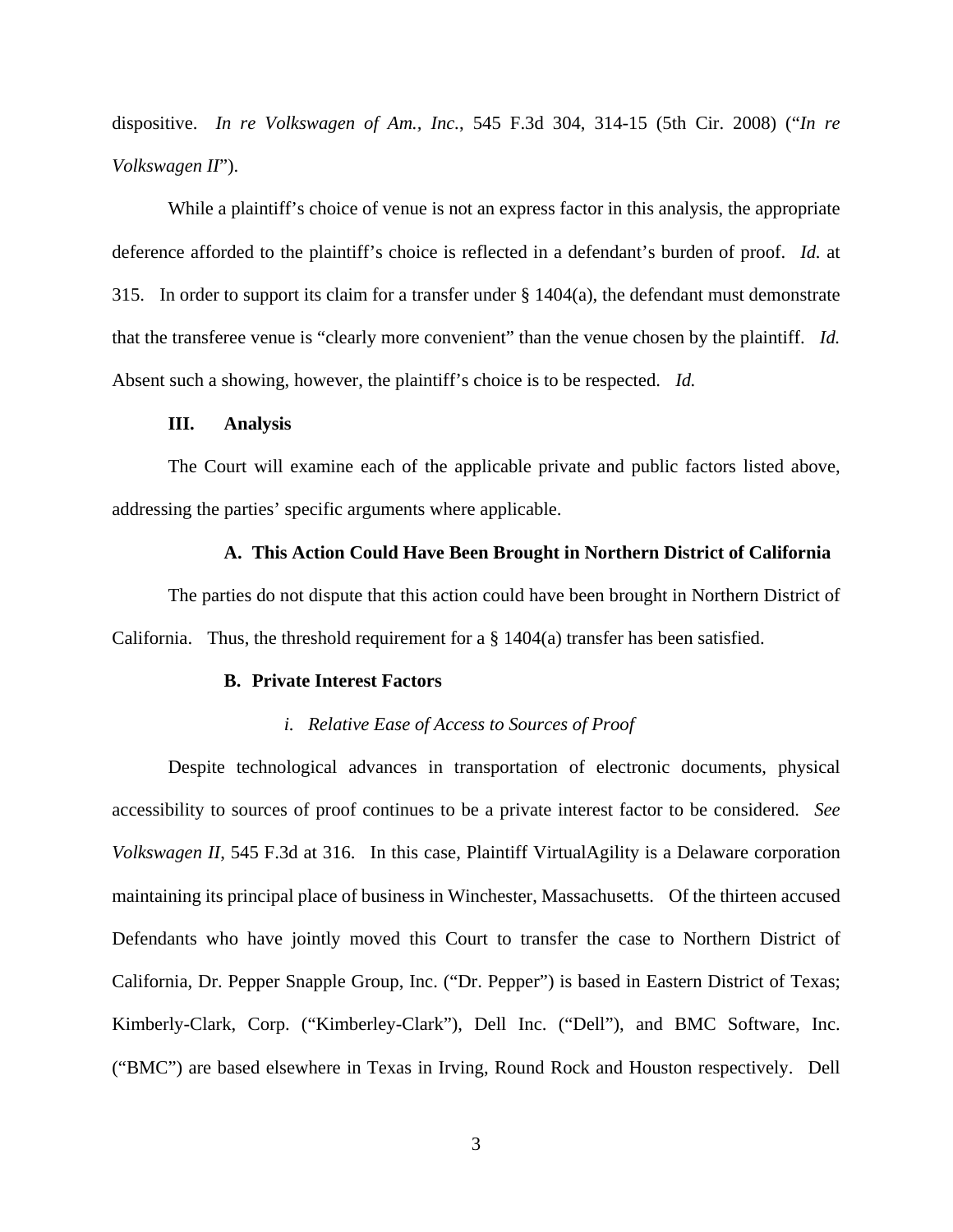also operates an East Texas Plano facility. Eight other Defendants are based in cities east of Texas such as New York City, NY; Charlotte, NC; Memphis, Tenn.; and Washington DC. Indeed, Salesforce.com, Inc. ("Salesforce") is the only Defendant based in Northern District of California.

Much of Defendants' argument rests upon the notion that because Salesforce is the sole maker of the accused "Sales cloud" and "Service Cloud" applications, Salesforce's "development, manufacturing and marketing" of these products are "key evidence" in this litigation and should be the sole focus of this Court's venue analysis. Accordingly, Salesforce argues that evidence regarding the rest of the Defendants should have "little or no effect." This Court disagrees. This Court finds no Fifth Circuit authority which approves a qualitative ranking among defendants resulting in consideration of one defendant while excluding consideration of the remaining defendants and their circumstances.

Defendants base their arguments on several district court cases where the courts found certain customer defendants to be mere "ordinary users" of the accused instrumentality and the claims against such customers were therefore "peripheral" to the dispositive infringement claims. *See Teleconference Sys. v. Proctor v. Gamble Pharms., Inc.*, 676 F. Supp. 2d 321 (D. Del. 2009); *Spread Spectrum Screening, LLC, v. Eastman Kodak Co.*, No. 10-C-1101, 2010 WL 351606 (N.D. Ill. Sept. 1, 2010). These cases, however, are distinguishable from the instant one. Here, co-Defendant Dell is far more than just an "ordinary user" of the accused products. A September, 2012 news article, published from Dell's East Texas Plano facility, publicized the launch of a "Salesforce Consulting Practice" within the "Dell Services" business group. *See* Dkt. No. 71-1. In the article, Dell announced that it had attained "Salesforce Platinum Partner Status" and the Salesforce Consulting Practice aimed at "provid[ing] effective planning and execution of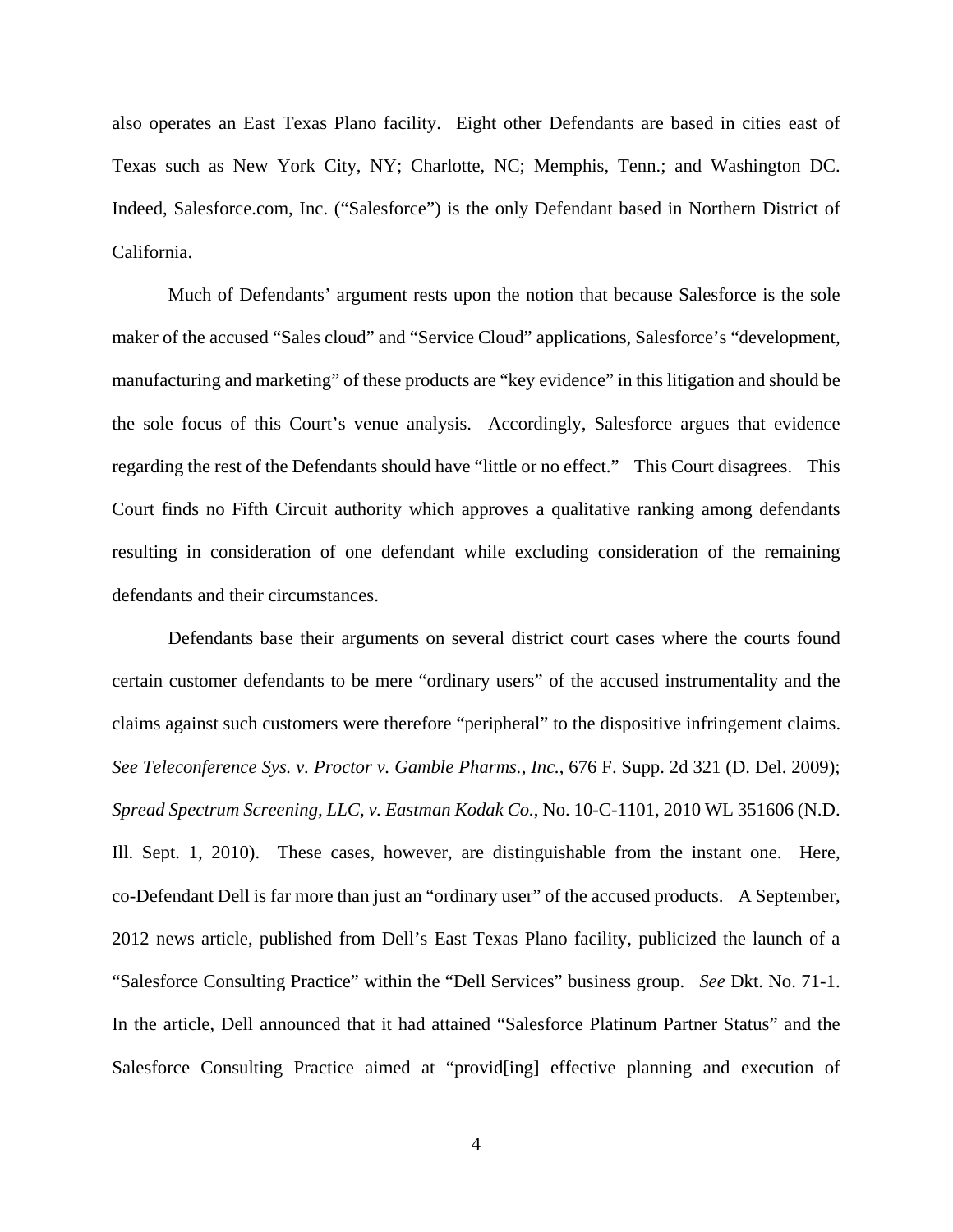Salesforce solutions [to Dell customers] and leverage the Salesforce Platform to help maximize return on [the customers'] cloud investments." *Id.* Dell further announced that its Salesforce consultants will work with Dell customers to "deploy best practice solutions" using Salesforce products, such as to determine which Salesforce tools "are right for the [customers]' organization." *Id.* For customers new to cloud computing, Dell's Salesforce consultants will help them "build" custom applications on the Salesforce platform to meet a variety of business needs." *Id.* Such partnership relationship between Dell and Salesforce has been confirmed by the manager of Dell's Salesforce Consulting Practice, Syed Hassan. Dkt. No. 52 ("Hassan Decl.") ¶ 2. Mr. Hassan further testified that Dell's Salesforce Consulting Practice in fact sells Salesforce products directly. Hassan Decl.  $\llbracket 2$ . Unlike an "ordinary user" who simply takes a Salesforce product as it was provided, Dell being Salesforce's "Platinum Partner," possesses not only sales information of the accused products but also the technical know-how of configuring the general Salesforce platform into one that meets a particular customer's needs. Such information is highly relevant to both Plaintiff's infringement and damage claims. The Court therefore should obviously take them into consideration in the venue analysis.

 Significant sources of proof relating to Dell's Salesforce Consulting Practice exist in this district and elsewhere in Texas. Dell Services, the business group who announced the launch of the Salesforce Consulting Practice, is headquartered in Plano, Texas – well within the boundaries of the Eastern District of Texas. Dkt. No. 71-1. Mr. Hassan, manager of the Salesforce Consulting Practice, lives and works in Round Rock, Texas – Dell's corporate headquarters. Hassan Decl.  $\P$  3.<sup>1</sup> At least one Dell employee who is familiar with technical issues relating to Salesforce products divides his time between Round Rock, Texas and India. *Id.* ¶ 5. Common

<sup>&</sup>lt;sup>1</sup> Mr. Hassan represented that he "do[es] not manage any consultants that are based out of the Dell Services facility in Plano, Texas." Hassan Decl. ¶ 4. Such a statement merely describes Mr. Hassan's own job responsibility. It is not proof of the existence or nonexistence of relevant evidence located at Dell Services' Plano headquarters.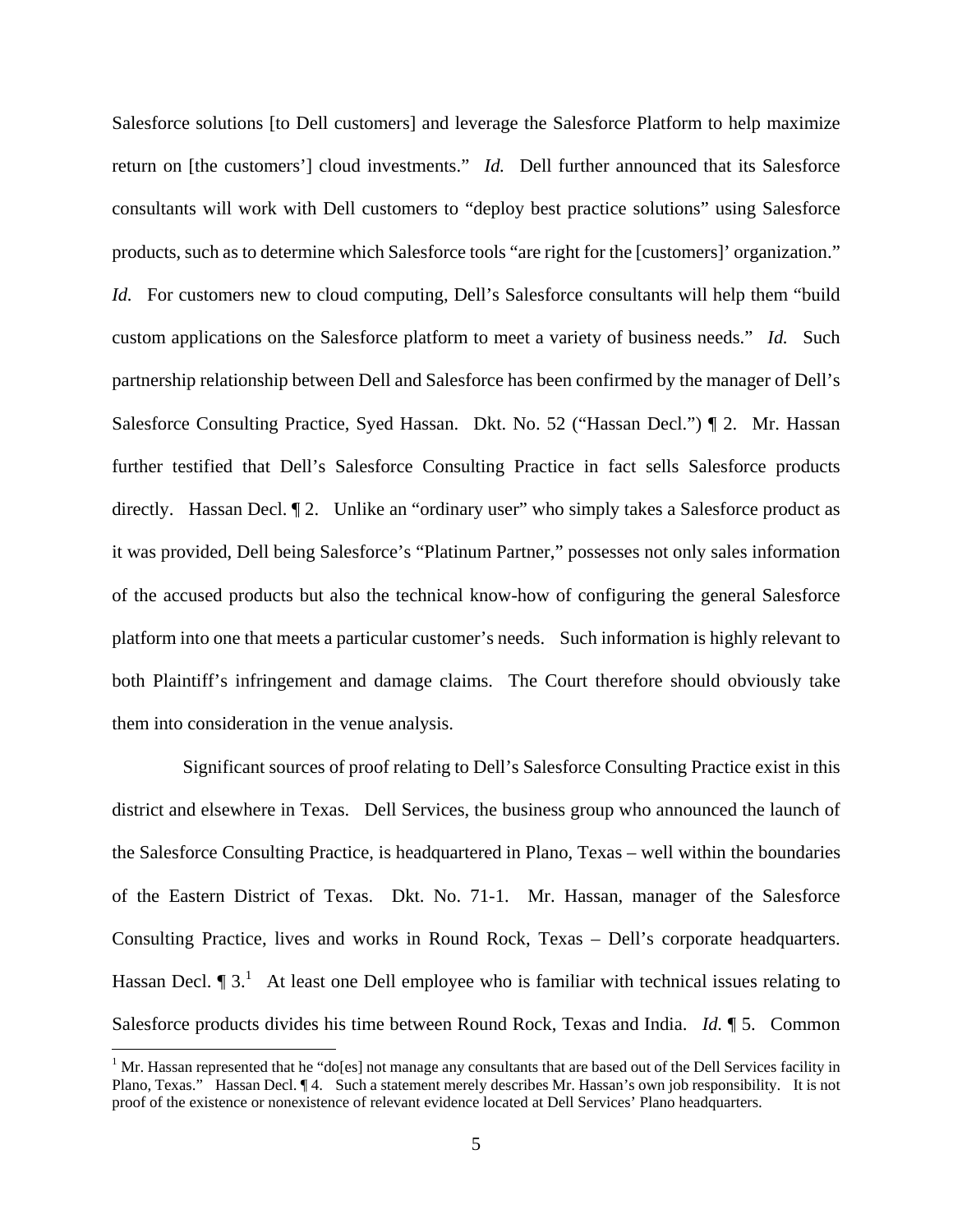document shares for the Salesforce Consulting Practice are located in Plano, TX and Los Altos, California respectively. *Id.* ¶ 6. While Dell also maintains a Salesforce resale team in Santa Clara, CA, Defendants have not identified what information its California team may provide in addition to those already available from Dell Services' Plano headquarters and from Mr. Hassan, who testified that he is "familiar with the resale of Salesforce licenses by Dell." Hassan Decl.  $\P$ 2, 5.

Furthermore, while it is generally true that "[i]n patent infringement cases, the bulk of the relevant evidence usually comes from the accused infringer," *see In re Genentech*, 566 F.3d at 1345, the specific circumstances of this case require this Court to also look closely at evidence relating to Plaintiff's injury. Plaintiff VirtualAgility and Defendant Salesforce "directly compete in at least the enterprise cloud computing market targeting public sector entities." *VirtualAgility, Inc. v. Salesforce.com, Inc.*, 2:13-CV-00011-JRG, 2014 WL 94371, at \*6 (E.D. Tex. Jan. 9, 2014). Aside from an award of damages, Plaintiff seeks a permanent injunction enjoining Defendants from continued infringing activities. Dkt. No. 1, Compl. ¶ 55. It is well-settled that to obtain a permanent injunction, a plaintiff must demonstrate "(1) that it has suffered an irreparable injury; (2) that remedies available at law, such as monetary damages, are inadequate to compensate for that injury; (3) that, considering the balance of hardships between the plaintiff and defendant, a remedy in equity is warranted; and (4) that the public interest would not be disserved by a permanent injunction." *eBay Inc. v. MercExchange, L.L.C.*, 547 U.S. 388 (2006). Evidence regarding the nature and extent of Plaintiff's injury is highly relevant to this litigation.

Here, Plaintiff VirtualAgility states that beginning in 2005, it partnered with IBM Corporation ("IBM") regarding integration of VirtualAgility's software solution onto IBM's systems. IBM, however, now offers a cloud-based "Salesforce integration" service, which

6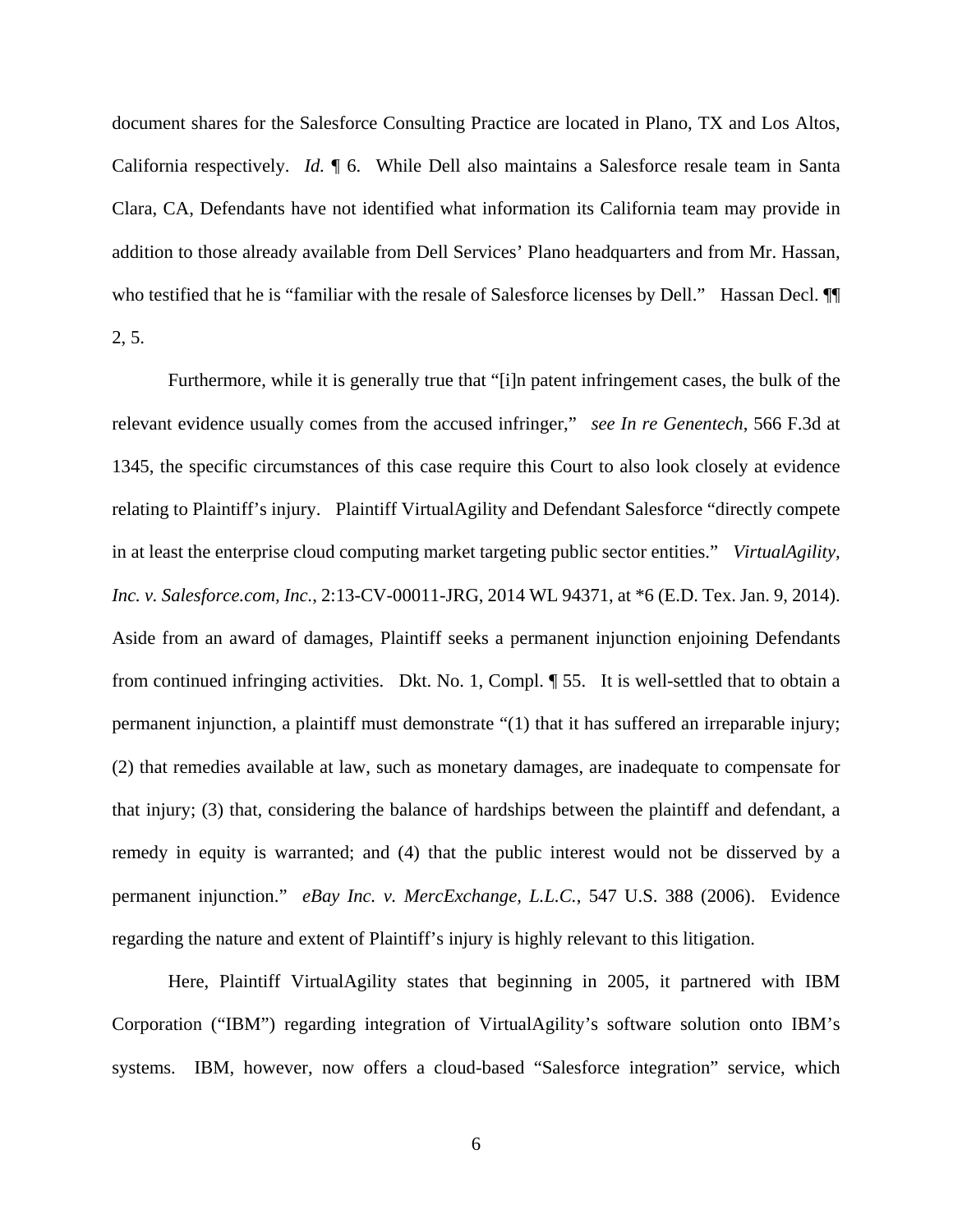competes with Plaintiff VirtualAgility. Dkt. No. 66-1, Rudolph Decl. ¶ 9. IBM's adoption of the Salesforce integration service subsequent to its partnership with VirtualAgility is direct proof of the extent, if any, to which VirtualAgility has been injured by Salesforce's conducts. The IBM executive responsible for the VirtualAgility-IBM relationship is employed at IBM's Dallas, Texas facility. The IBM technical lead responsible for installing and integrating VirtualAgility's technology is employed at IBM's Coppell, Texas facility. Both facilities are located very near to the Eastern District of Texas.

This Court is mindful that Salesforce, maker of the accused products, is based and operates in Northern District of California. It possesses information regarding the development, manufacturing and marketing of the Salesforce products. Such evidence, though clearly relevant, cannot be the sole focus of this Court's venue analysis. The Federal Circuit has cautioned district courts against evaluating the significance of the identified evidence in venue analysis, and instead instructed the courts to focus on the "relevance and materiality" of the information. *See In re Genentech*, 566 F.3d at 1343-44 ("Requiring a [party] to show that a potential witness has more than relevant and material information [for purpose of venue analysis]…is unnecessary …It was not necessary for the district court to evaluate the significance of the identified witnesses' testimony."). To the extent the parties identify any evidence and witnesses that are both "relevant and material" to this litigation, this Court is obligated to consider them. As discussed above, Defendant Dell and Plaintiff VirtualAgility have both identified significant evidence located within or very near to this district. Four out of the thirteen accused Defendants are headquartered either in this district or elsewhere in Texas. This Court, viewing all the relevant evidence presented before it, concludes that the ease of access to sources of proof factor weighs very slightly in favor of transfer.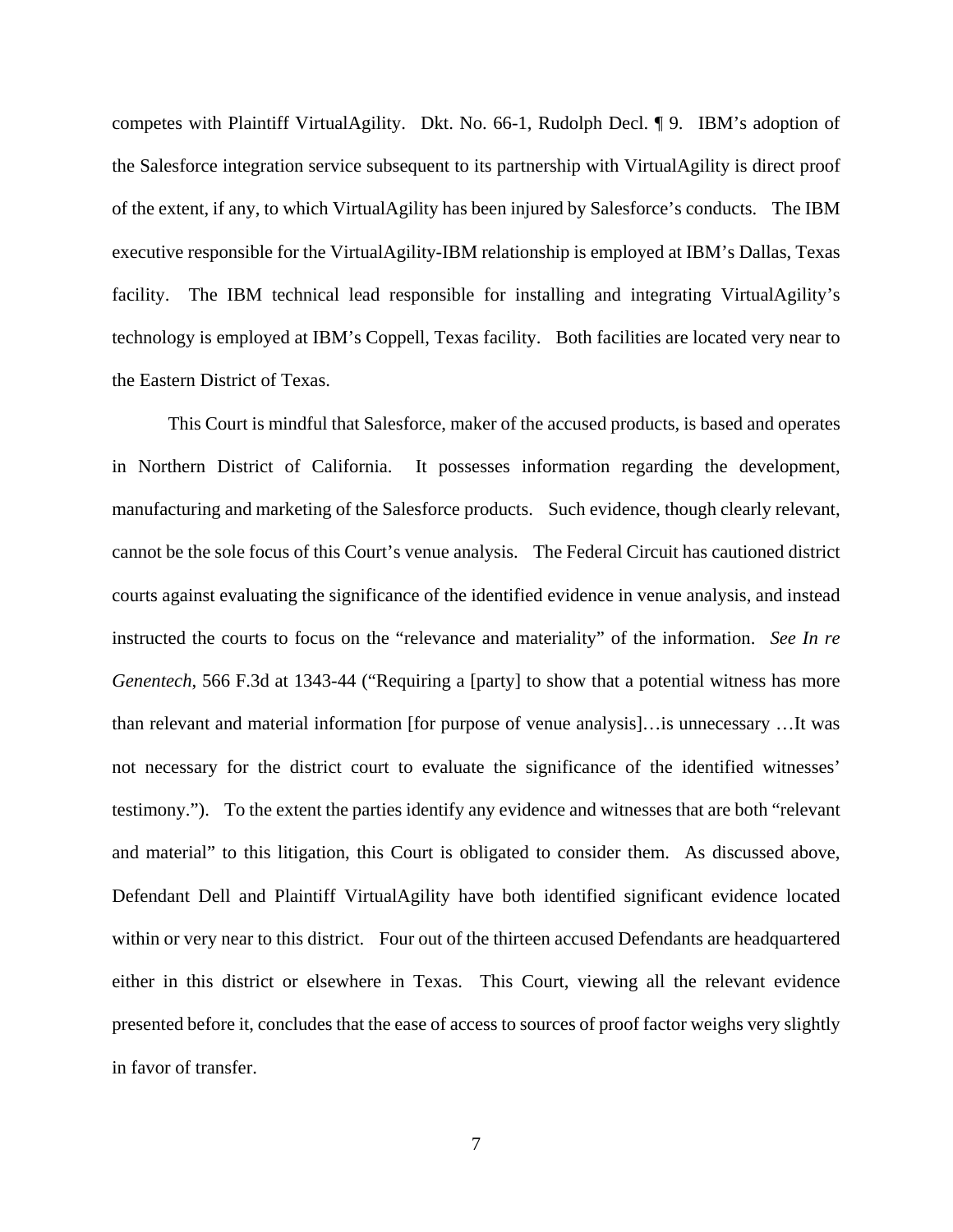# *ii. Availability of Compulsory Process*

The second private interest factor instructs the Court to consider the availability of compulsory process to secure the attendance of witnesses, particularly non-party witnesses whose attendance may need to be secured by a court order. *See In re Volkswagen II*, 545 F.3d at 316. In *In re Volkswagen II*, under the then effective Federal Rule of Civil Procedure 45, the Fifth Circuit expressed concerns over a situation where the non-party witnesses, located outside the presiding court's subpoena power for attending deposition, had to travel more than 100 miles to attend trial thereby subjecting any trial subpoenas issued for the witness to motions to quash. *Id.* There, not only might the non-party witness be inconvenienced by having to travel more than 100 miles to attend trial, the proffering party also risked losing the witness altogether should the court sustain a motion to quash.

Rule 45, however, has since been amended in  $2013<sup>2</sup>$  In particular, while the old Rule 45(a)(2) provided that a court may issue a deposition subpoena only if the deposition is to be taken in the district where the court resides, the amended Rule  $45(a)(2)$  makes it clear that the presiding court may issue nationwide deposition subpoenas so long as the deposition is to take place within 100 miles of the witness's residence or regular place of business. Fed. R. Civ. P. 45(a)(2), 45(c)(1)(A); *see* Committee Notes on Rules – 2013 Amendment ("The [2013] amendments recognize the court where the action is pending as the issuing court, permit nationwide service of subpoena and collect in a new subdivision (c) the previously scattered provisions regarding place of compliance."). Under the current Rule 45, regardless of the venue in which a case is originally filed, parties may now secure the attendance of any non-party witnesses, at least in the form of taking the witnesses' deposition. This recent amendment to Rule 45 has direct application to the

 $2$  Defendants' motion was filed after the 2013 amendment to Rule 45, and is therefore governed by Rule 45 as amended in 2013.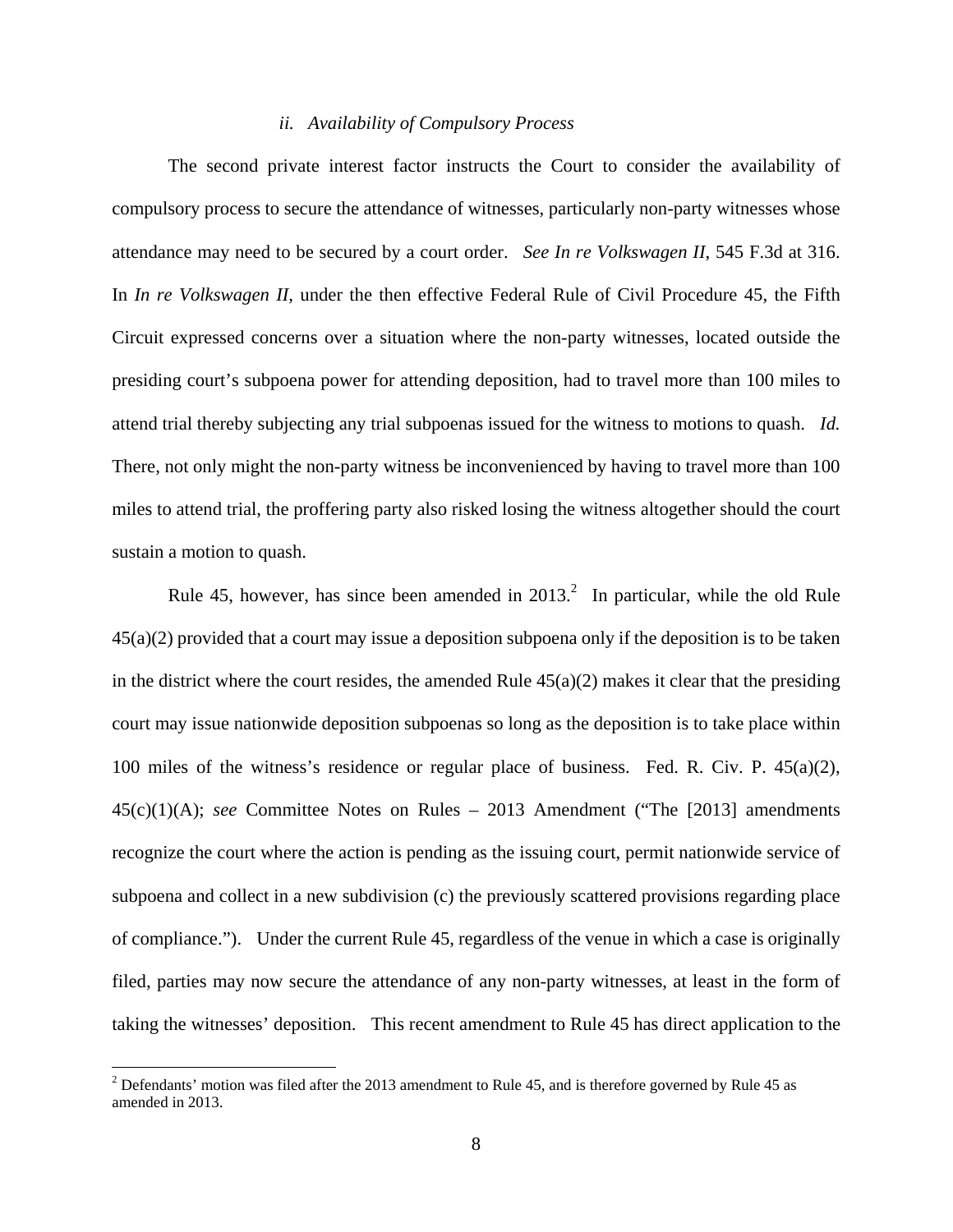Fifth Circuit's earlier concern expressed in *In re Volkswagen II* about a non-party witness being inconvenienced for having to travel more than 100 miles to attend trial. The proffering party now has the option to depose the non-party witness near that witness's residence or regular place of business, and later present the witness's deposition testimony at trial. *See* Fed. R. Civ. P. 32(a)(4) ("A party may use for *any purpose* the deposition of a witness, whether or not a party, if the court finds…that the witness is more than 100 miles from the place of hearing or trial…").

In this case, both sides have identified potential non-party witnesses. As discussed above, Plaintiff have identified two current employees of IBM, who were the manager and technical lead of the VirtualAgility–IBM partnership, respectively. Both employees are located near IBM's facilities at Dallas, Texas. Defendants have identified one current and one former employee of Oracle Corporation ("Oracle"), who developed the alleged prior art "Oracle Projects." Both Oracle witnesses reside in the Northern District of California. Defendants further identified a former employee of Salesforce, who was a product management director of Salesforce's accused products and who now resides and works in San Francisco, CA.

Under Rule  $45(c)(1)(A)$ , neither this Court nor the Northern District of California may command all identified non-party witnesses to attend trial.<sup>3</sup> Both courts, however, may command these witnesses to attend and be subject to being deposed. Fed. R. Civ. P.  $45(a)(2)$ ,  $45(c)(1)(A)$ . Defendants contend that they will be prejudiced should this case remain in Eastern District of Texas, because they will not be able to compel the three identified non-party witnesses to appear for trial. Under the pre-2013 Rule 45, Defendants would have been undisputedly prejudiced, because these non-party witnesses, located in the Northern District of California, were outside this Court's subpoena power for both deposition and trial. Defendants would have risked losing these

<sup>&</sup>lt;sup>3</sup> The IBM witnesses, for example, would have to travel more than 100 miles to N.D. Cal. and to this Court to attend trial. The Oracle witnesses and the former Salesforce employee would have to travel more than 100 miles to this Court to attend trial.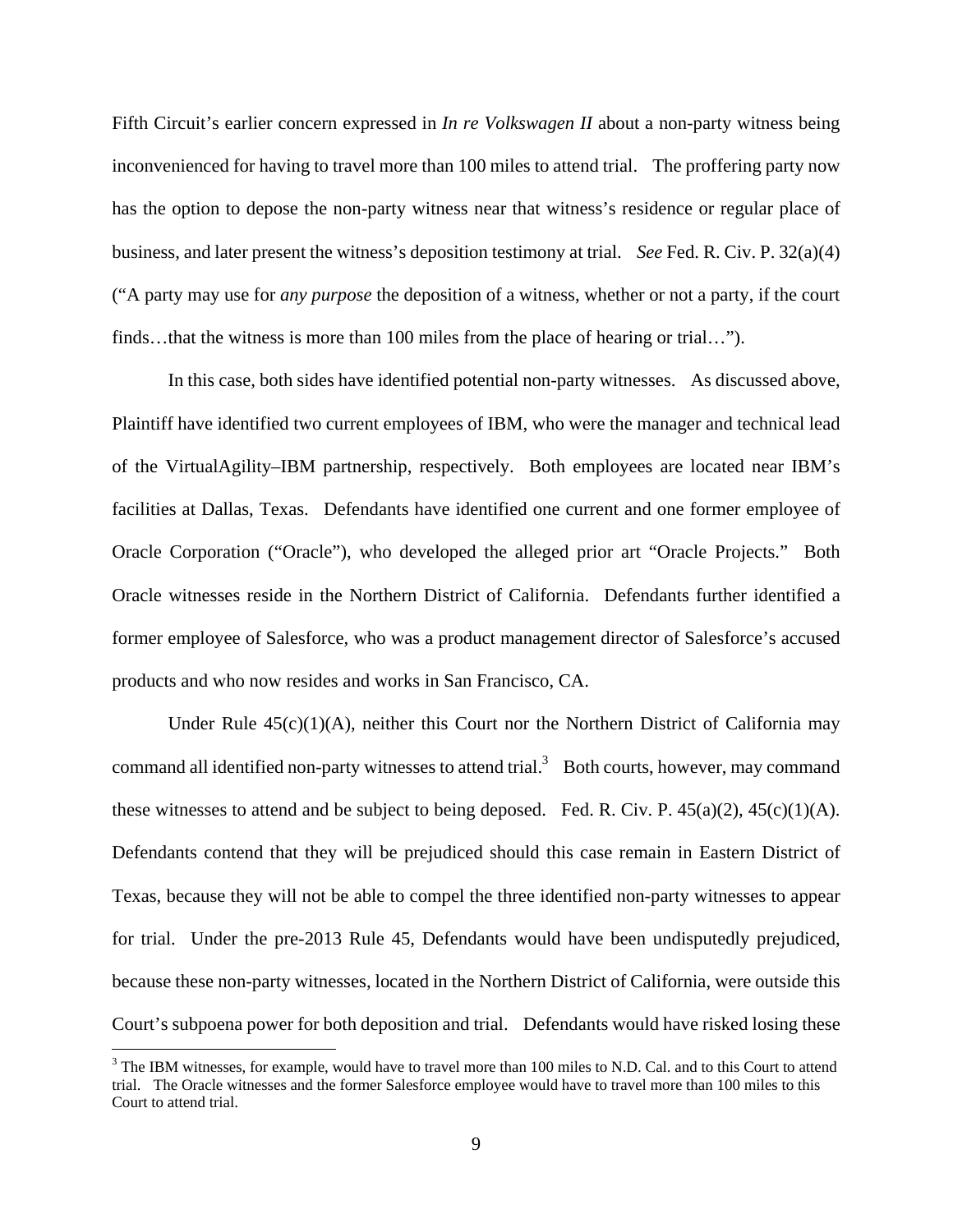witnesses' testimony altogether. Under newly amended Rule 45, however, this Court may command such witnesses to attend their depositions and be deposed at length. All that is required of Defendants is to arrange the deposition within 100 miles of the witness's residence or regular place of business. Given that Defendant Salesforce is headquartered in N.D. Cal., right where all three identified non-party witnesses reside, it can hardly argue that taking these witnesses' depositions in N.D. Cal. would impose any sort of inconvenience on its part.

Therefore, regardless of whether this case remains in E.D. Tex. or gets transferred to N.D. Cal., Defendants would be able to secure the attendance of their identified non-party witnesses at least through deposition. The only difference between the two venues is that Defendants may present live testimony of these witnesses in N.D. Cal., while they must rely on such witnesses' deposition testimony in this Court. The proper inquiry, under newly amended Rule 45, is then how much, if at all, Defendants might be inconvenienced by having to rely on depositions as opposed to live attendance at trial. *Cf. In re Radmax, Ltd.*, 720 F.3d 285, 288 (5th Cir. 2013) (instructing the court to focus on relative convenience instead of absolute convenience in venue analysis); *In re Toa Technologies, Inc.*, MISC. 153, 2013 WL 5486763 (Fed. Cir. Oct. 3, 2013) (same). In their briefing, Defendants have failed to explain how they would be inconvenienced by presenting only the non-party witnesses' deposition testimony at trial. Indeed, Defendants have failed to even recognize the possibility of presenting these witnesses' testimony by deposition. The Fifth Circuit, however, has observed that a videotape deposition, when properly admitted, would serve as an acceptable substitute for live testimony as it "allows jurors to gauge the witness's attitude reflected by his motions, facial expressions, demeanor and voice inflections." *Battle ex rel. Battle v. Mem'l Hosp. at Gulfport*, 228 F.3d 544, 554 (5th Cir. 2000) (citing *United States v. Tunnell*, 667 F.2d 1182, 1188 (5th Cir.1982)). While this Court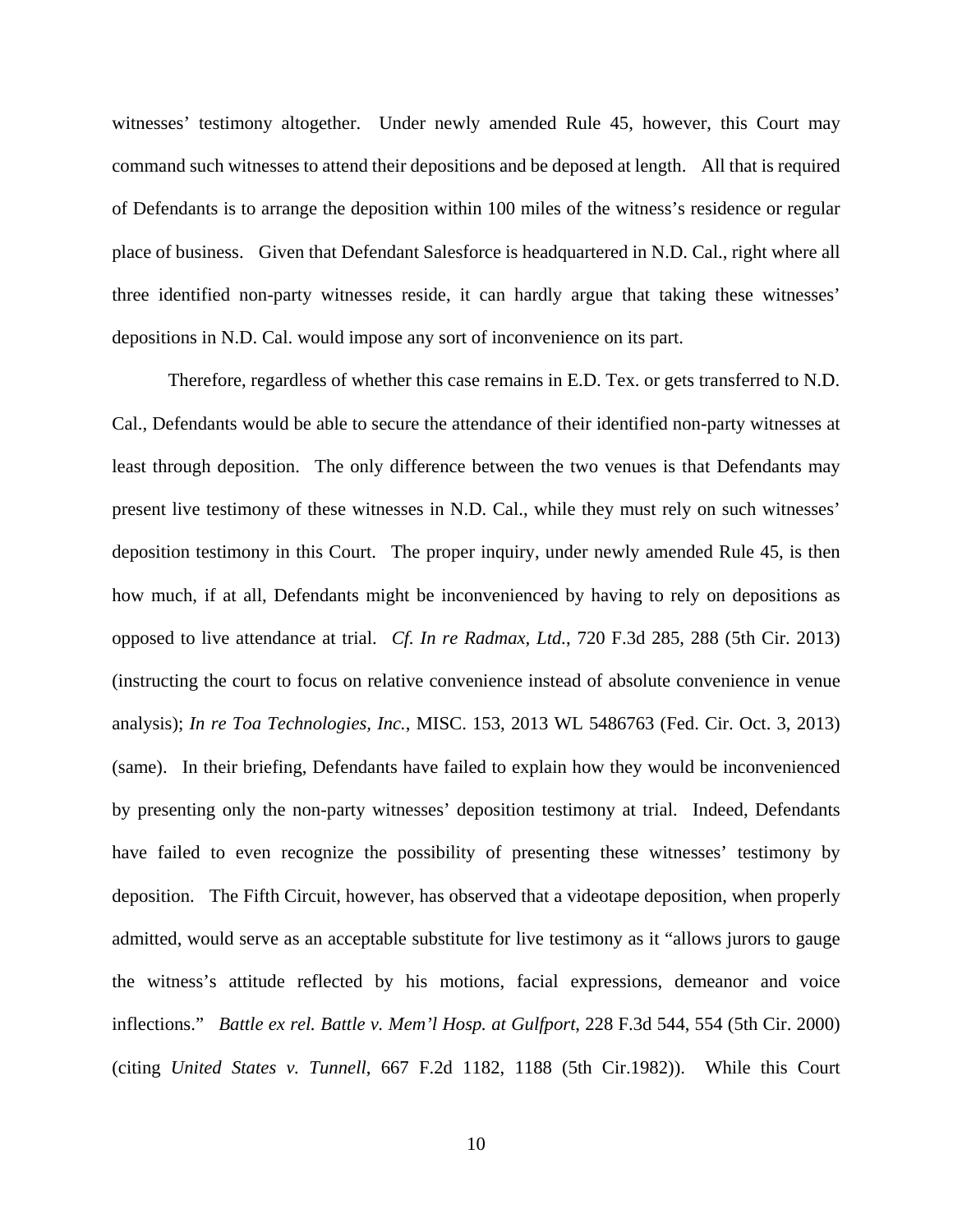recognizes some generic benefit of providing live witnesses at trial, the Court is not convinced that using the non-party witnesses' deposition as opposed to live testimony at trial would seriously inconvenience Defendants. *See In re Genentech*, 566 F.3d at 1346 ("The Supreme Court has long held that § 1404(a) requires individualized, case-by-case consideration of convenience and fairness.") (internal quotation omitted). If Defendants know beforehand that their depositions will be used at trial, any inconvenience of not having the witnesses appear live is even reduced further.

Further, it is undisputed that Plaintiff's identified non-party witnesses, both located near Dallas, Texas, cannot be compelled to attend trial in the Northern District of California. Transferring the case there in no way helps the Plaintiff to secure the attendance of their identified non-party witnesses. Thus, considering "the convenience of parties," which include both Plaintiff and Defendants, this Court concludes that the availability of compulsory process is essentially neutral. *See* 28 U.S.C. § 1404(a).

#### *iii. Cost of Attendance for Willing Witnesses*

The third private interest factor is the cost of attendance for willing witnesses. "The convenience of the witnesses is probably the single most important factor in a transfer analysis." *In re Genentech, Inc.*, 556 F.3d at 1342. "When the distance between an existing venue for trial of a matter and a proposed venue under § 1404(a) is more than 100 miles, the factor of inconvenience to witnesses increases in direct relationship to the additional distance to be travelled." *Id.* at 1343 (citing *In re Volkswagen II*, 545 F.3d at 317).

As discussed above, here Defendant Salesforce is headquartered in the Northern District of California. Defendants also identified three potential non-party witnesses who reside within that district. On the other hand, both Defendant Dell and Plaintiff VirtualAgility have identified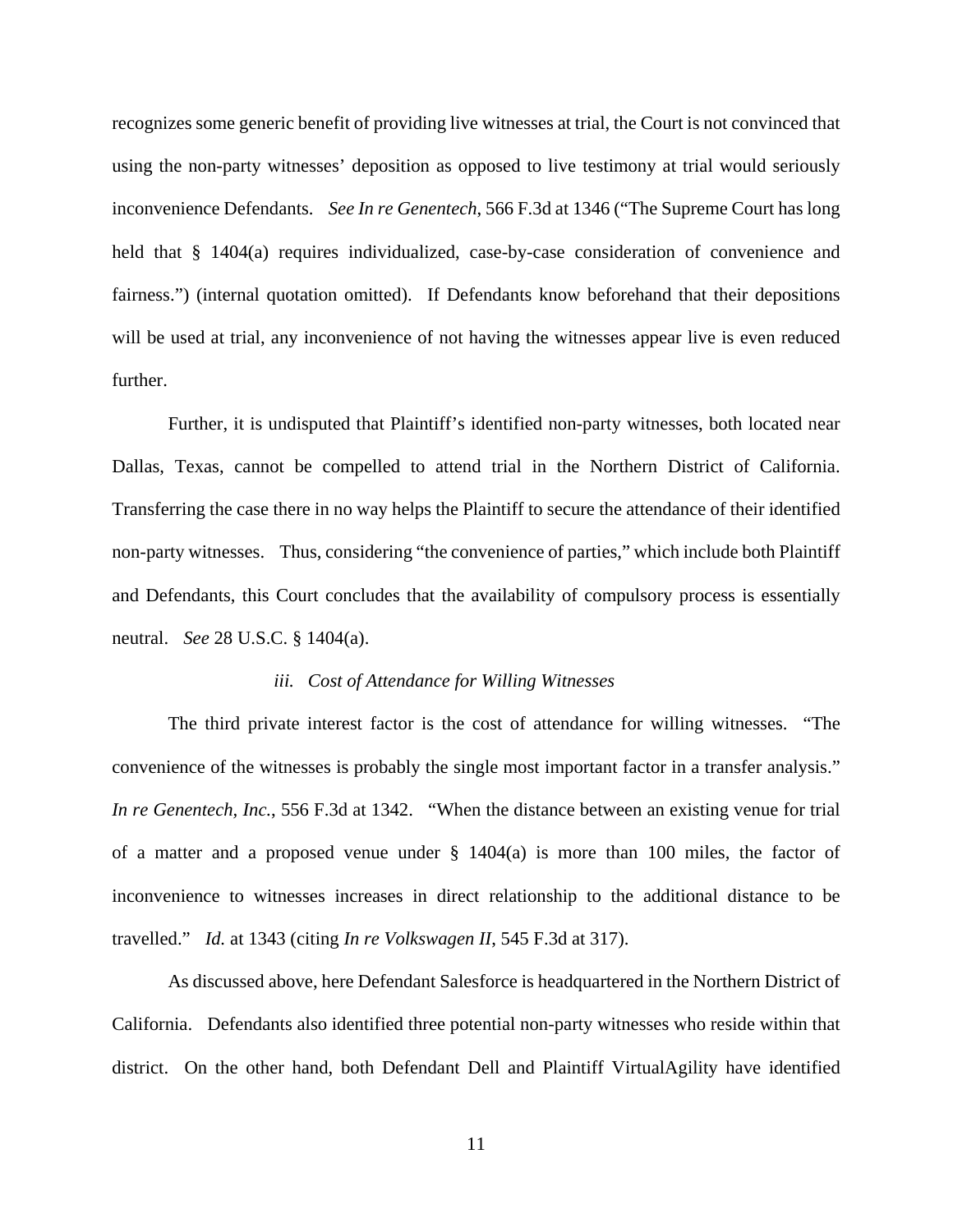potential witnesses who are located within or near the Eastern District of Texas. Dell Services, which launched the Salesforce Consulting Practice in September, 2012, is headquartered in the Eastern District of Texas. The manager of the Salesforce Consulting Practice, Mr. Hassan, works and resides in Round Rock, Texas. The Dell employee who is familiar with technical issues relating to Salesforce products divides his time between India and Round Rock, Texas. Plaintiff's non-party witnesses – the two IBM employees who were in charge of the VirtualAgility-IBM partnership – are both located near Dallas, TX.

Furthermore, Defendant Dr. Pepper is headquartered in the Eastern District of Texas. Defendants Kimberly-Clark and BMC are based in Irving, TX and Houston, TX respectively. While these defendants have not identified any specific witnesses, each of them will need to present at least a corporate representative at trial. It is much more convenient for the representatives of these Defendants to travel to this Court than to the Northern District of California.

Lastly, Plaintiff and the remaining Defendants are all based in cities east of Texas such as Winchester, MA, New York City, NY, Charlotte, NC and Washington DC. These parties will at least be "slightly more inconvenienced" by the case being tried in California than Texas. *See In re Genentech*, 566 F.3d at 1345 (finding a German corporation will be "slightly more inconvenienced" if the case were tried in California as opposed to Texas).

In sum, potential witnesses exist within or near both the Northern District of California and the Eastern District of Texas; one Defendant is based in Eastern District of Texas, one in Northern District of California, and three are based elsewhere in Texas; the remaining parties are based in cities east of Texas. On balance, the Court finds this factor weighs slightly against transfer.

*iv. All Other Practical Problems* 

12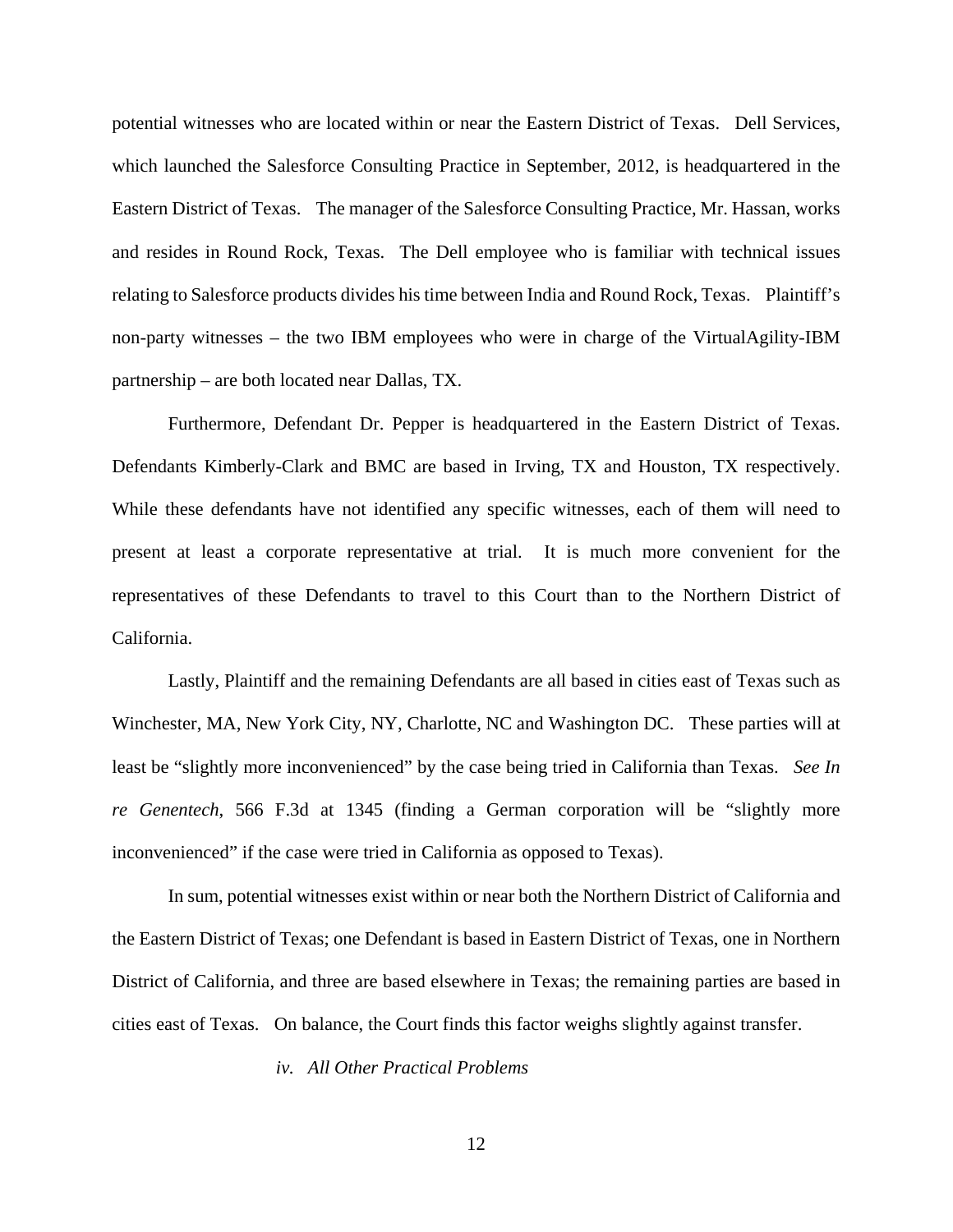"Practical problems include those that are rationally based on judicial economy. Particularly, the existence of duplicative suits involving the same or similar issues may create practical difficulties that will weigh heavily in favor or against transfer." *Eolas Technologies, Inc. v. Adobe Sys., Inc.*, 6:09-CV-446, 2010 WL 3835762 (E.D. Tex. Sept. 28, 2010), *aff'd In re Google, Inc.*, 412 Fed. Appx. 295 (Fed. Cir. 2011). In this case, there are no related actions pending either before this Court or before the Northern District of California. This factor is therefore neutral.

## **C. Public Factors**

### *i. Local interest in having localized interests decided at home*

The Court must consider local interest in the litigation because "[j]ury duty is a burden that ought not to be imposed upon the people of a community which has no relation to the litigation." *In re Volkswagen I*, 371 F.3d at 206 (5th Cir. 2004). Interests that "could apply virtually to any judicial district or division in the United States," such as the nationwide sale of infringing products, are disregarded in favor of particularized local interests. *In re Volkswagen II*, 545 F.3d at 318.

In this case, the Northern District of California has a vested interest in the outcome of the case because Defendant Salesforce is headquartered in San Francisco, California. Meanwhile, this district also has a local interest in this dispute because both Dell Services and Defendant Dr. Pepper are headquartered within the Eastern District of Texas. This factor is therefore neutral.

# *ii. The remaining public interest factors*

The parties agree that the remaining public interest factors, i.e., administrative difficulties flowing from court congestion, familiarity of the forum with the governing law and avoidance of unnecessary conflicts of laws, are neutral.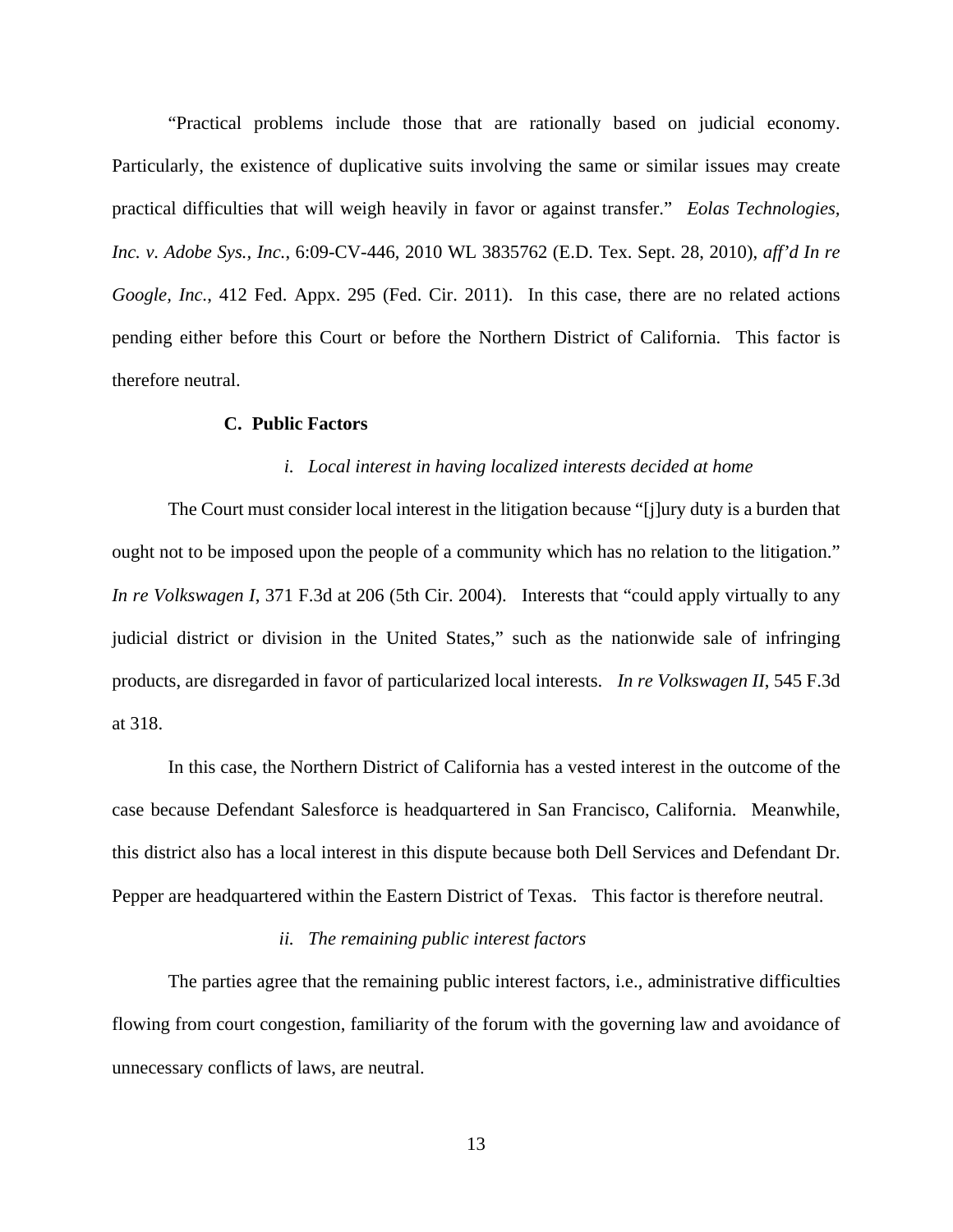In sum, one factor weighs slightly in favor of transfer, one weighs slightly against transfer, and all the remaining six factors are neutral. The balance of the private and public factors demonstrate that Defendants have fallen short of establishing that the Northern District of California is "a clearly more convenient forum." *In re Volkswagen II*, 545 F.3d at 315. Defendants having failed to do so, Plaintiff's choice of venue must remain undisturbed. *Id.*

# **IV. Severance**

In a footnote, the Salesforce Defendant further "moves for [Plaintiff]'s litigation against its customers be severed and stayed." Dkt. No. 49 at 10 n.1. Meanwhile, Salesforce claims that "Defendants reserve the right to seek to sever and stay [Plaintiff]'s litigation against the Customers." *Id.* While Salesforce's request is puzzling, the Court concludes that it has made a request for severance that the Court must address.

Salesforce has given this Court little reason to grant its request for severance. The severance issue, as set forth within a four-line footnote, fails to cite to any authorities decided after the effective date of the joinder provisions of the Leahy-Smith America Invents Act.<sup>4</sup> Neither has Salesforce presented any other underlying evidence to support its request for severance. Salesforce either has failed in its evidentiary burden altogether, or it has asked this Court to grant severance based on the evidence already presented in the transfer motion. If the former is true, the Court will not grant severance without any supporting evidence. In the later case, however, Defendants' Joint Motion to Transfer Venue rests primarily upon the allegation that the claims against the non-Salesforce Defendants are all based on the use of the accused Salesforce products. Such evidence, as the Court views it, argues against Salesforce's request for severance rather than supporting it. *See In re EMC Corp.*, 677 F.3d 1351, 1359 (Fed. Cir. 2012) (holding that joinder is

<sup>4</sup>*See* 35 U.S.C. § 299 (effective Sept. 16, 2011, before the filing of this lawsuit).